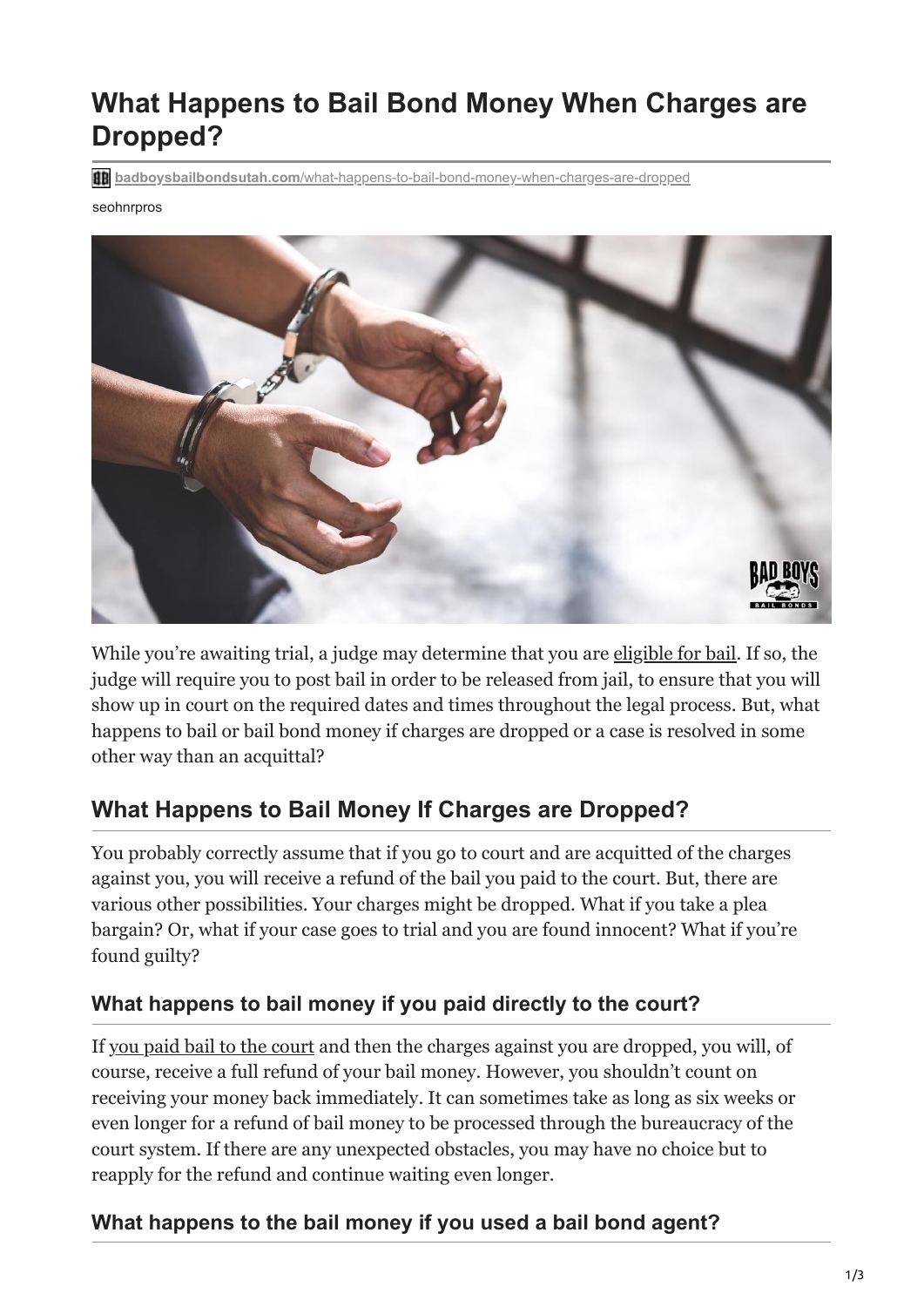Many defendants do not have access to enough cash to pay bail set at a very high amount. So, a bail bond agent can pay the bail or post a bond with the court on your behalf for a fee. The maximum fee allowed by state law is 20% in Utah. For example, if the judge sets your bail for \$2,000, a bond agency can cover that amount with the court for you so you can be released from jail. Let's say the bond company fee is just 10%. You pay the bond company \$200 for putting up the bail for you with the court and for their work to have you released from jail.

Paying a bail bond agency to provide bail for you prevents you from [staying in jail](https://badboysbailbondsutah.com/4-risks-of-staying-in-jail-until-your-court-hearing/) until the end of the legal process or paying the bail money to the court yourself. Being out of jail enables you to live at home and better prepare for your trial — without having a huge amount of money tied up in court during the process.

Then, at some point, the legal process will be completed in your case — whether your charges were dropped, you pleaded guilty, or your case went to trial and you were either found guilty or innocent. Whichever one of the above outcomes occurs, the court will return the \$2,000 to the [bail bond agency](https://badboysbailbondsutah.com/8-things-to-look-for-when-choosing-a-bail-bonds-company/) that the agency gave the court on your behalf to get you out of jail. The bond agency keeps the 10% fee you paid for their work and risk in providing a bail bond for you to be released from jail.

### **Do you get bail bond money back if charges are dropped?**

Any actual bail money (vs. just a bond certificate) provided to the court on your behalf by the bond agent will be refunded directly to the bond company. You will not receive a refund of the fee you paid to the bond company. That fee was for the work they did in providing the bond for you so that you could be released from jail during the legal process instead of staying in jail while awaiting the outcome.

## **What happens to bail money if found not guilty?**

Do you get bail money back if not guilty? Yes, if you pay bail and are found not guilty, your bail paid to the court will be returned to you. In fact, as discussed above, whether you are found guilty or innocent of the charges against you, you will receive a full refund of the bail you paid directly to the court, minus any court costs, associated fees, or other costs that may be deducted by the court.

### **How long does it take to get your bond money back?**

As explained above, sometimes it can take as long as 6 weeks or longer to receive the refund of your bail money back from the court after the conclusion of the legal process in your case.

# **Also, Good To Know About Your Bail**

Judges typically set bail at amounts higher than they believe the defendant can easily afford to lose to help make sure defendants will not fail to appear. So, a bail bond agent can become your most important resource while you're waiting in jail to make bail.